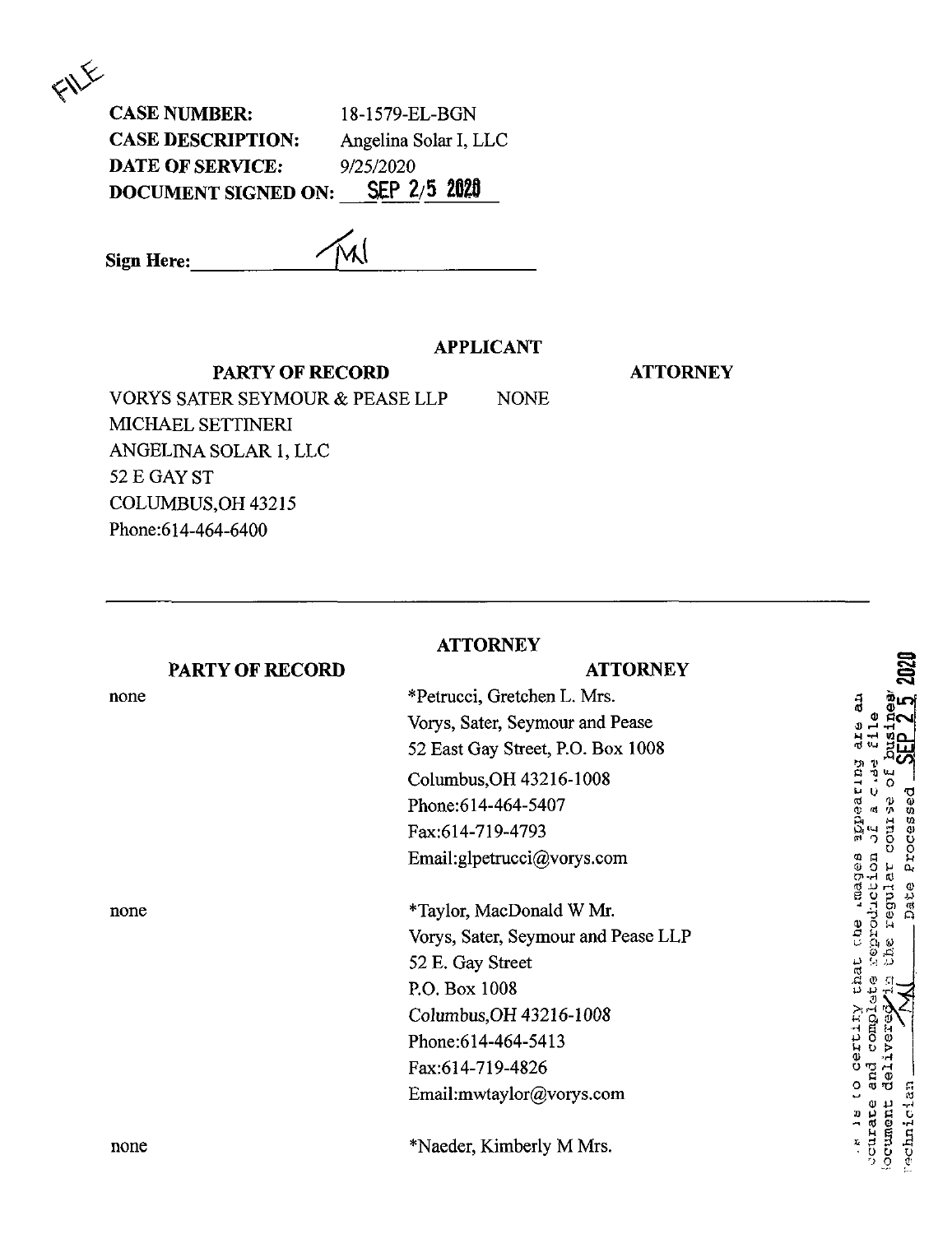|      | AGO                                           |
|------|-----------------------------------------------|
|      | 30 E. Broad Street                            |
|      | Columbus, OH 43215                            |
|      | Phone: 614-466-4397                           |
|      | Email:kimberly.naeder@ohioattorneygeneral.gov |
| none | *West, Kathryn Ms.                            |
|      | Preble County Prosecutor's Office             |
|      | 101 E. Main St.                               |
|      | Eaton, OH 45320                               |
|      | Phone: 937-456-8156                           |
|      | Fax:937-459-8199                              |
|      | Email: kwest@prebco.org                       |
| none | *Butler, Matt Mr.                             |
|      | Public Utilities Commission of Ohio           |
|      | 180 e. Broad St.                              |
|      | Columbus, OH 43215                            |
|      | Phone: 614-644-7670                           |
|      | Email:Matthew.Butler@puc.state.oh.us          |
| none | *Orahood, Teresa                              |
|      | Bricker & Eckler LLP                          |
|      | 100 South Third Street                        |
|      | Columbus, OH 43215-4291                       |
|      | Phone: (614) 227-4821                         |
|      | Fax: (614) 227-2390                           |
|      | Email:torahood@bricker.com                    |
| none | *Conway, Andrew S Mr.                         |
|      | Public Utilities Commission of Ohio           |
|      | 180 East Broad Street                         |
|      | Columbus, OH 43215                            |
|      | Phone: (614) 466-5732                         |
|      | Email:Andrew.Conway@puco.ohio.gov             |
| none | LAUCHLAN, CLIFFORD W                          |
|      | VORYS, SATER,SEYMOUR AND PEASE LLP            |
|      | 52 EAST GAY STREET                            |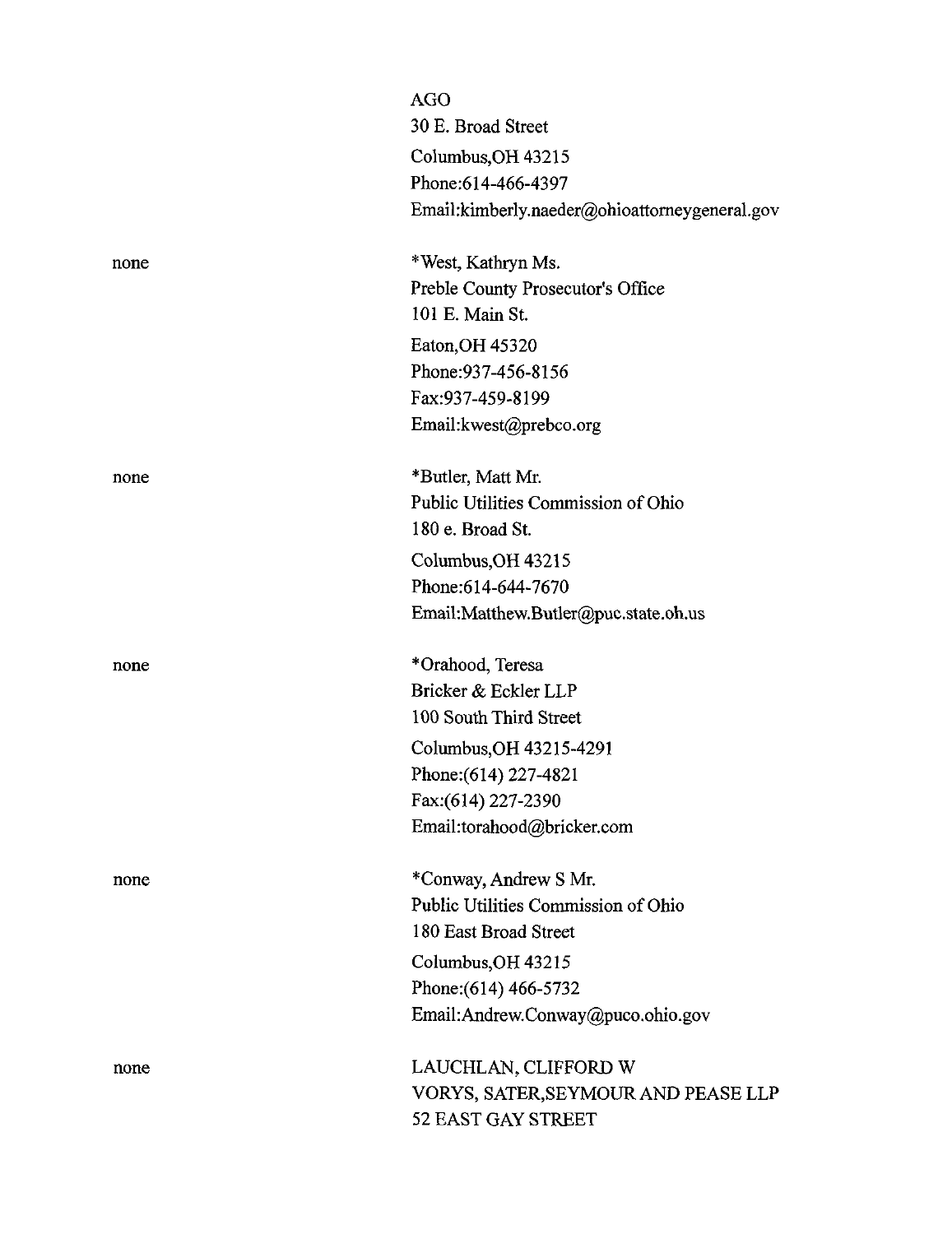|      | PO BOX 1008                                  |
|------|----------------------------------------------|
|      | COLUMBUS, OH 43216-1008                      |
|      | Phone: 614-464-5462                          |
| none | *Troupe, Tanowa Ms.                          |
|      | <b>PUCO</b>                                  |
|      | 180 E. Broad Street                          |
|      | Columbus, OH 43215                           |
|      | Phone: 614-644-9745                          |
|      | Fax:ext 231                                  |
|      | Email:Tanowa.Troupe@puco.ohio.gov            |
| none | *Scott, Tonnetta Ms.                         |
|      | <b>Ohio Attorney General</b>                 |
|      | 30 East Broad Street                         |
|      | Columbus, OH 43215                           |
|      | Phone: (614)466-4395                         |
|      | Fax: (614) 466-4395                          |
|      | Email:tonnetta.scott@ohioattorneygeneral.gov |
| none | *Milam, Amy M                                |
|      | Ohio Farm Bureau Federation                  |
|      | 280 N. High Street, P.O. Box 182383          |
|      | Columbus, OH 43218-2383                      |
|      | Phone: (614) 246-8256                        |
|      | Fax: (614) 246-8656                          |
|      | Email:amilam@ofbf.org                        |
| none | *Spencer, Ken Mr.                            |
|      | Armstrong & Okey, Inc.                       |
|      | 222 East Town Street, 2nd Floor              |
|      | Columbus, OH 43215                           |
|      | Phone:614-224-9481                           |
|      | Fax:614-224-5724                             |
|      | Email:kspencer@aando.com                     |
| none | *Chilcote, Heather A                         |
|      | Public Utilities Commission of Ohio          |
|      | 180 East Broad Street                        |
|      | Columbus, OH 43215                           |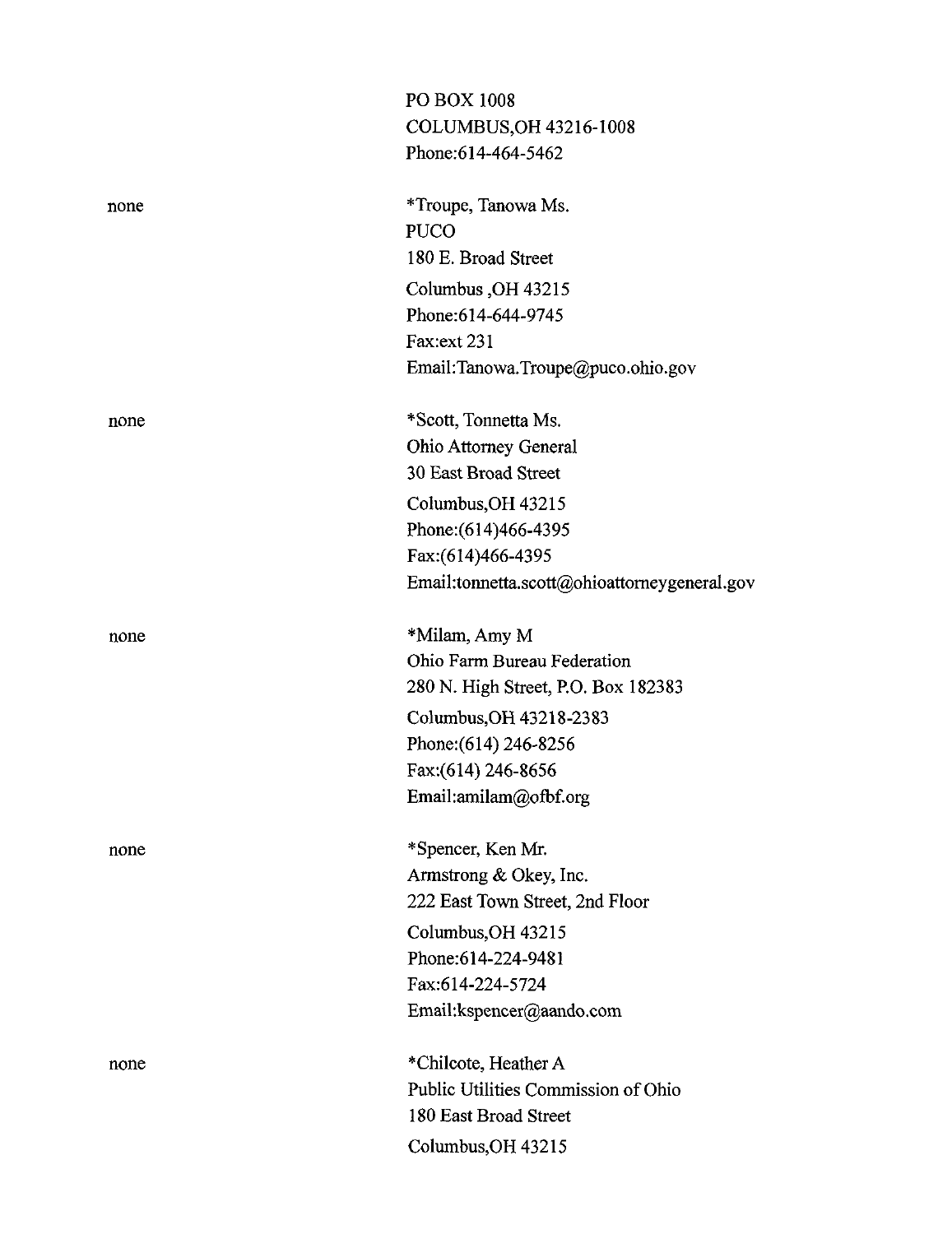|      | Phone: (614) 466-0407                             |
|------|---------------------------------------------------|
|      | Email:heather.chilcote@puco.ohio.gov              |
| none | *Van Kley, Jack A Mr.                             |
|      | Van Kley & Walker, LLC                            |
|      | 132 Northwoods Blvd., Suite C-1                   |
|      | Columbus, OH 43235                                |
|      | Phone: 614-431-8900                               |
|      | Fax:614-431-8905                                  |
|      | Email:jvankley@vankleywalker.com                  |
| none | *Staff, Docketing                                 |
|      | Docketing                                         |
|      | 180 East Broad Street                             |
|      | 11th Floor                                        |
|      | Columbus, OH 43215                                |
|      | Phone: 614-466-4095                               |
|      | Fax:614-466-0313                                  |
|      | Email:docketing@puco.ohio.gov                     |
| none | *Elliott, Courtney L Ms.                          |
|      | Mike Mobley Reporting, A Veritext Company         |
|      | 334 South Main Street                             |
|      | Dayton, OH 45402                                  |
|      | Phone: (937) 222-2259                             |
|      | Email:courtney@mobleyreporting.com                |
| none | *Settineri, Michael J. Mr.                        |
|      | Vorys, Sater, Seymour and Pease LLP               |
|      | 52 East Gay Street                                |
|      | Columbus, OH 43215                                |
|      | Phone:614-464-5462                                |
|      | Fax:614-719-5146                                  |
|      | Email:mjsettineri@vorys.com                       |
| none | *Yip, Yvette L Ms.                                |
|      | Ohio Attorney General's Office - Public Utilities |
|      | 30 East Broad Street, 16th Floor                  |
|      | Columbus, OH 43215                                |
|      | Phone:614-466-4397                                |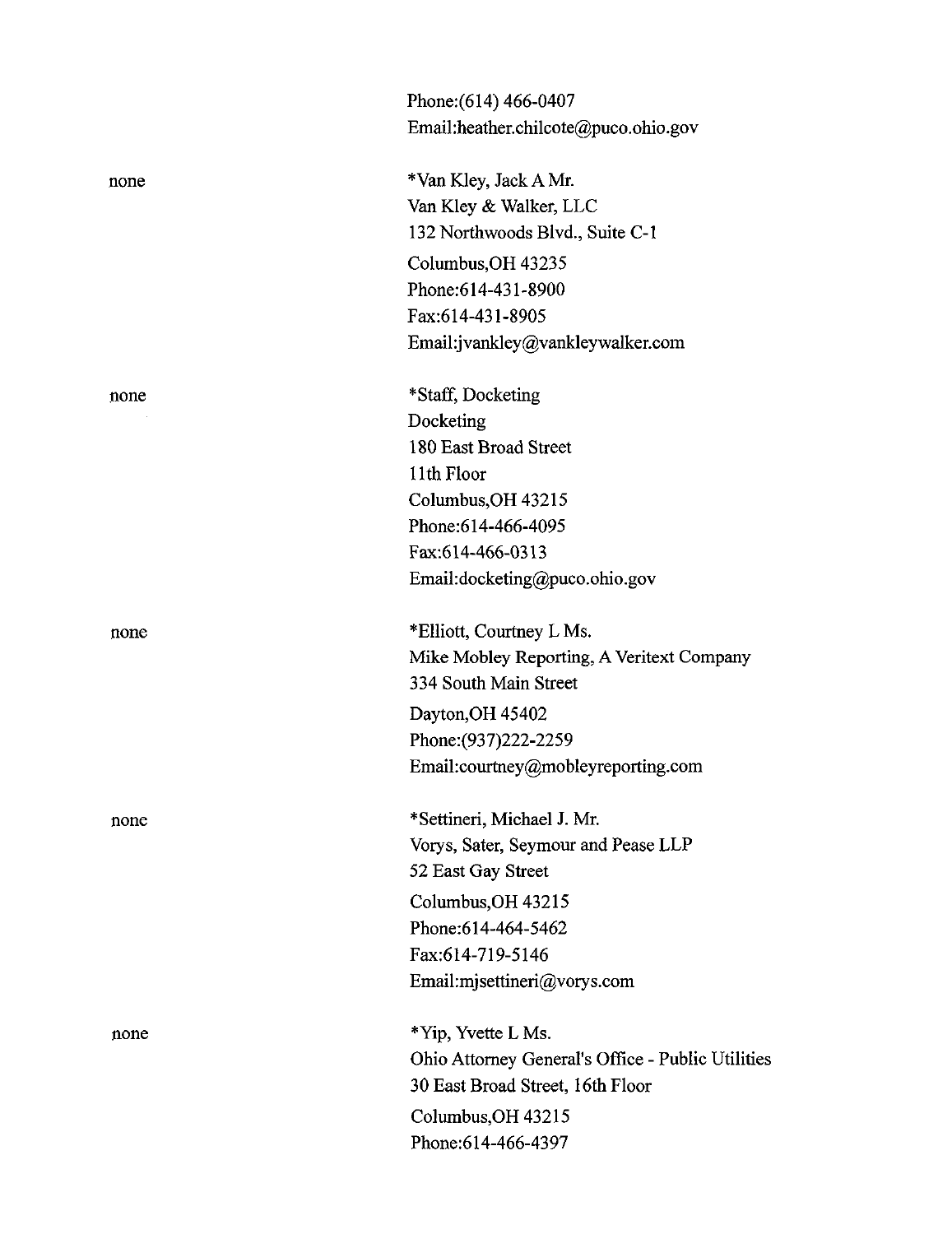Fax:866-431-4694 EmaiI:yvette.yip@ohioattomeygeneral.gov

**ATTORNEY**

none \*Boggs, Thaddeus M Mr. Frost Brown Todd LLC 10 W Broad Street Suite 2300 Columbus,OH 43215 Phone:(614)559-7293 Email:tboggs@fbtlaw.com

## **INTERVENOR**

| <b>PARTY OF RECORD</b>                                                                                                                                                                                           |             |
|------------------------------------------------------------------------------------------------------------------------------------------------------------------------------------------------------------------|-------------|
| <b>BLACK, ROBERT</b>                                                                                                                                                                                             | <b>NONE</b> |
| <b>6587 FAIRHAVEN ROAD</b>                                                                                                                                                                                       |             |
| <b>COLLEGE CORNER, OH</b><br>45003-9249                                                                                                                                                                          |             |
| <b>BOARD OF TRUSTEES</b><br><b>FOR ISRAEL TOWNSHIP</b>                                                                                                                                                           | <b>NONE</b> |
| 10893 SR 177                                                                                                                                                                                                     |             |
| COLLEGE CORNER, OH<br>45003                                                                                                                                                                                      |             |
| Phone: 513-796-3202                                                                                                                                                                                              |             |
| <b>BOARD OF TRUSTEES OF</b><br><b>DIXON TOWNSHIP</b><br>7170 CALIFORNIA<br><b>SCHOOL ROAD</b><br>XXXXXXXX RETURN<br><b>MAIL - NO MAIL</b><br>RECEPTACLE XXXXXXXX<br><b>EATON OH 45320</b><br>Phone: 937-456-3680 | <b>NONE</b> |
| <b>BOARD OF TRUSTEES OF</b><br><b>DIXON TOWNSHIP</b><br>PREBLE COUNTY OHIO                                                                                                                                       | <b>NONE</b> |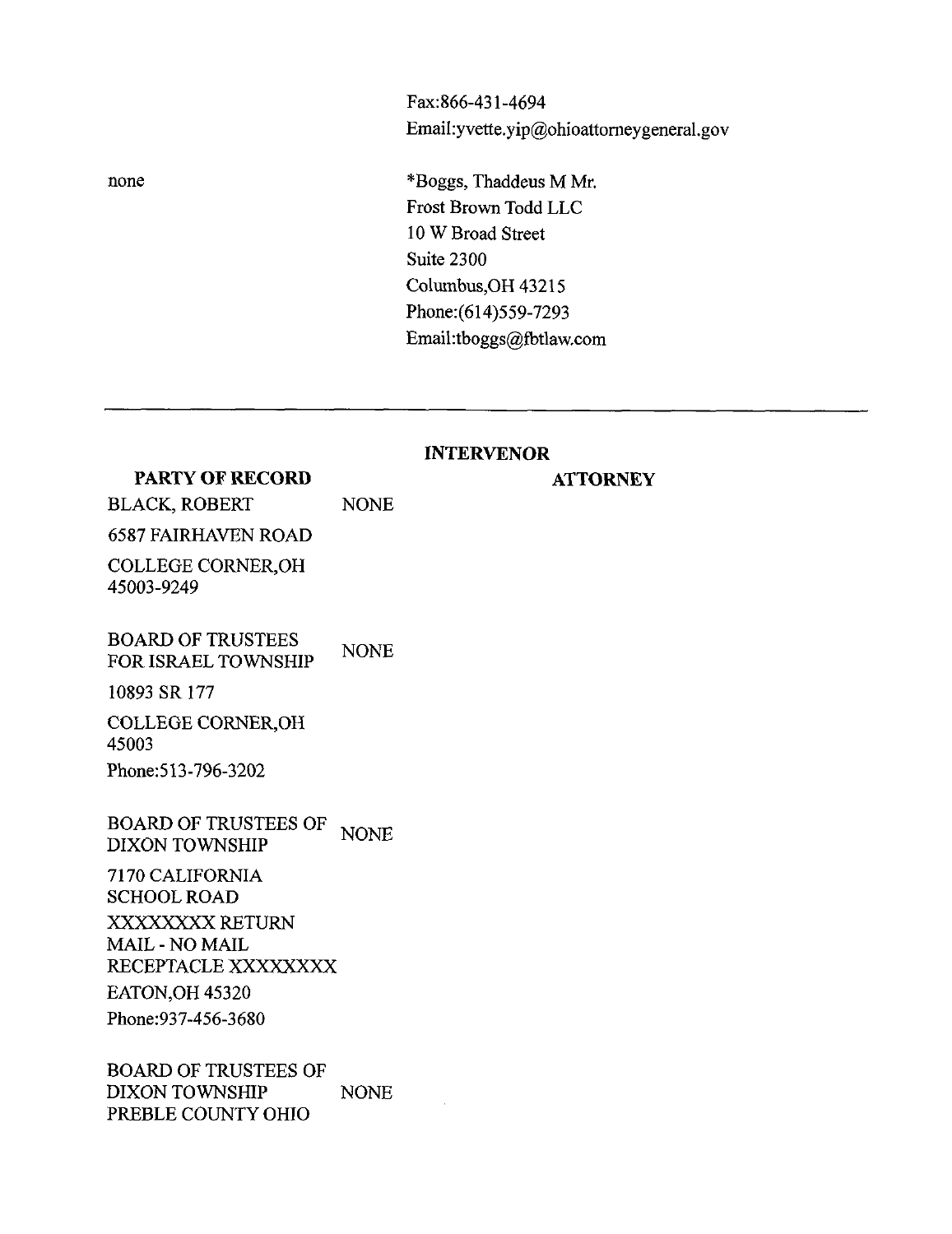730 DOVE RD

EATON.OH 45320 Phone:(937) 533-7009

BOARD OF TRUSTEES OF DIXON TOWNSHIP, PREBLE COUNTY, OH NONE

101 E. MAIN STEET

EATON,OH 45320 Phone:937-456-8156 Fax:937-456-8199

CAMPBELL BRANDLY **NONE** FARMS LLC MARJA BRANDLY 2274 VIENNA PARKWAY

DAYTON,OH 45459

CONCERNED CITIZENS OF PREBLE COUNTY LLC NONE (CCPC) 1731 W CONSOLIDATED ROAD EATON,OH 45320

EATON COMMUNITY SCHOOL DISTRICT THADDEUS BOGGS FROST BROWN TODD LLC 9277 CENTRE POINTE DR, STE 300 WEST CHESTER,OH 45069- 4866 Phone:513-870-8226 NONE

JACKSON, KEVIN AND TINA 5239 E GREENWOOD CHURCH ROAD LIBERTY,IN 47353 NONE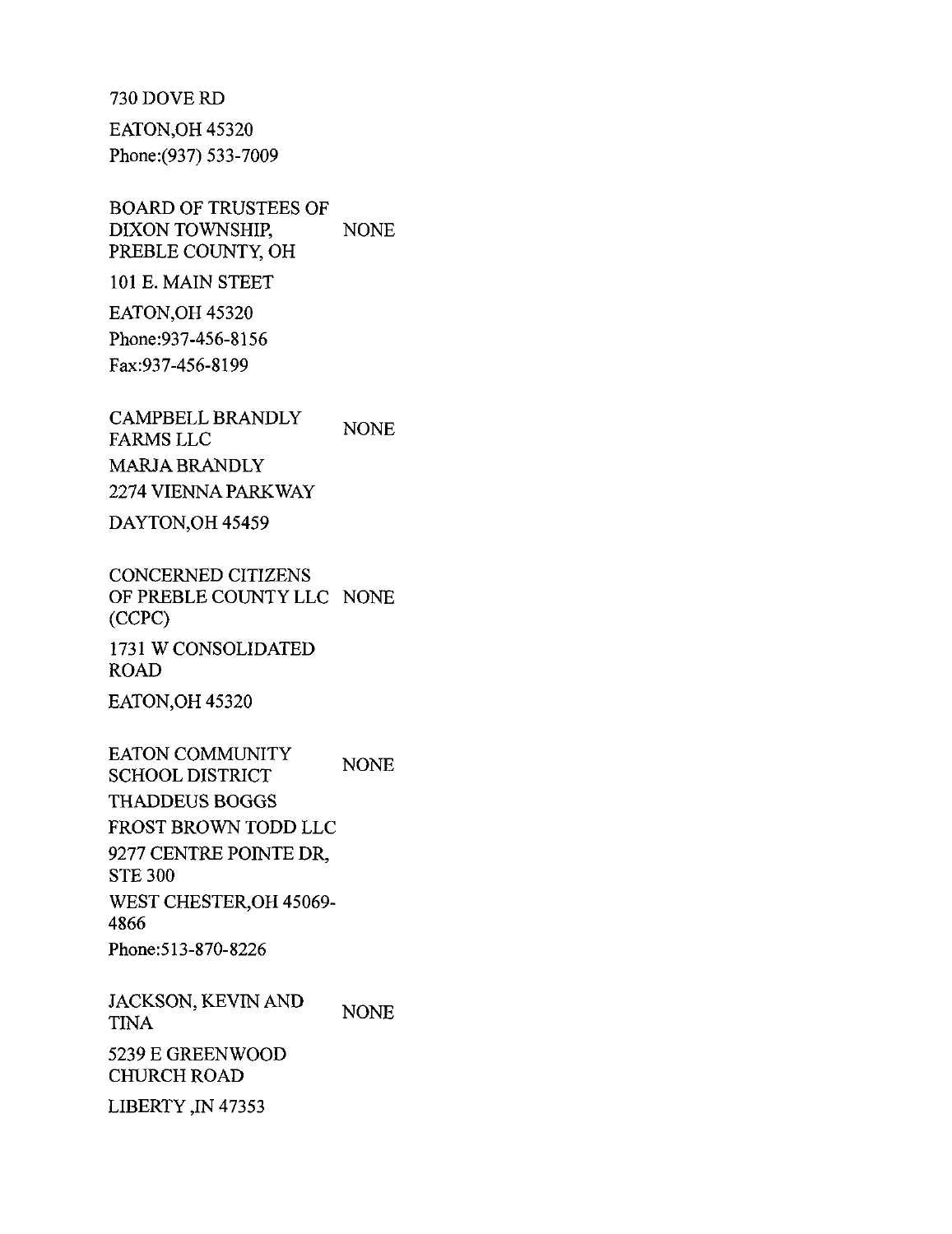MICHAEL IRWIN 2274 VIENNA PKWY NONE

DAYTON,OH 45459

OHIO FARM BUREAU FEDERATION CHADA.ENDSLEY 280 N. HIGH STREET, PO BOX 182383 COLUMBUS ,OH 43218- NONE

2383 Phone:614-245-8258

PREBLE COUNTY COMMISSIONERS DYLAN F BORCHERS BRICKER & ECKLER LLP 100 SOUTH THIRD **STREET** COLUMBUS,OH 43215- 4291 Phone:6142272300 Email:dborchers@bricker.com NONE

PREBLE COUNTY ENGINEER R KYLE CROSS 1000 PREBLE DRIVE NONE

EATON,OH 45320 Phone:937-456-4600 Fax:937-456-4606 Email:WWW.PREBLE.ORG

PREBLE COUNTY PLANNING COMMISSION NONE

101 E MAIN STREET SUITE 104 EATON,OH 45320

PREBLE SOIL & WATER<br>CONSERVATION DISTRICT <sup>NONE</sup>